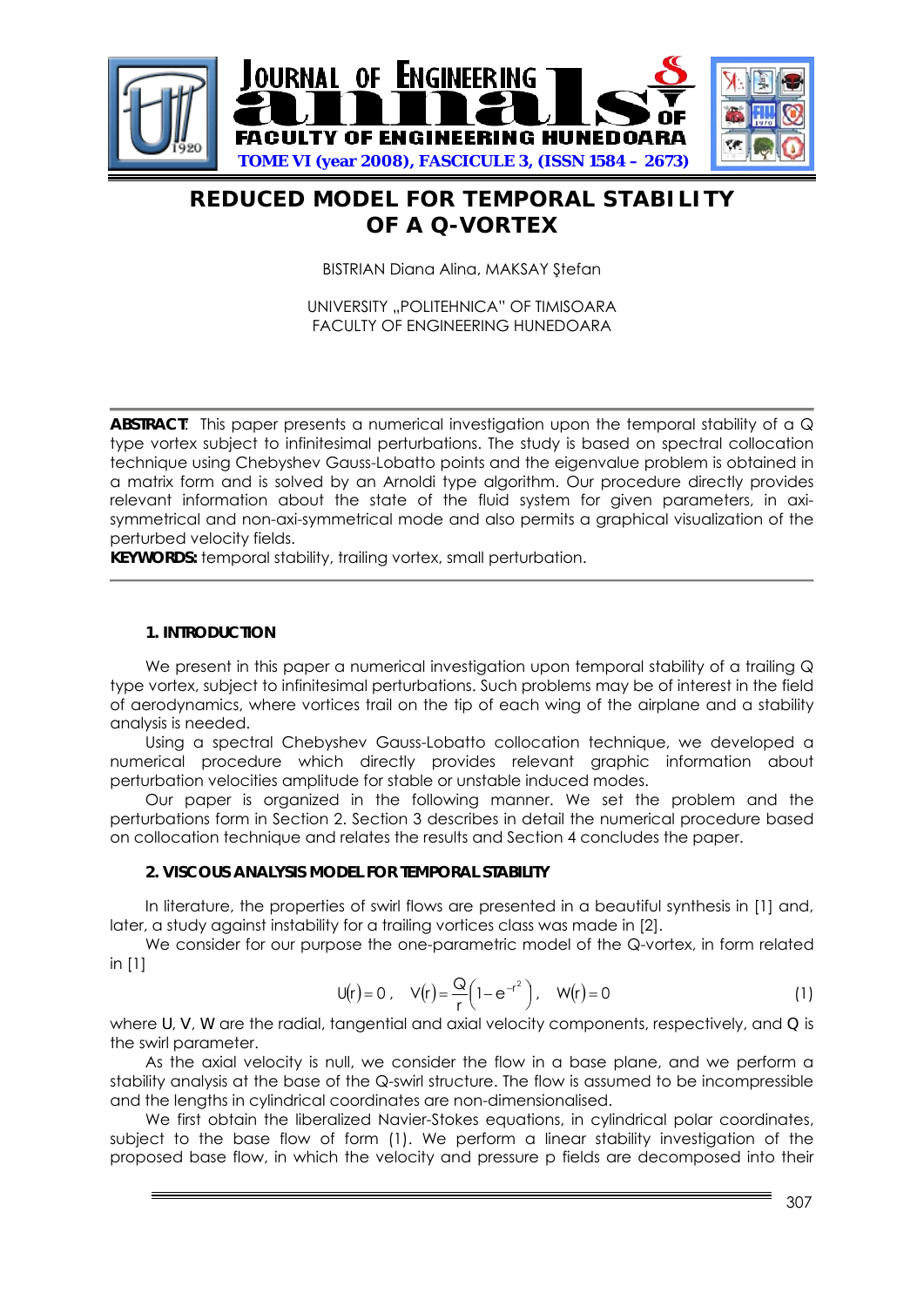

and



mean parts  $(U, V, W, P)$  and small perturbations  $(v', v', w', p')$ . We use in this note the standard form of the perturbations, in detail described in [1]

$$
(\mathbf{u}', \mathbf{v}', \mathbf{w}', \mathbf{p}')^{\mathsf{T}} = (\overline{\mathbf{u}}(\mathbf{r}), \overline{\mathbf{v}}(\mathbf{r}), \overline{\mathbf{w}}(\mathbf{r}), \overline{\mathbf{p}}(\mathbf{r}))^{\mathsf{T}} \mathbf{e}^{\mathsf{i}(\alpha z + n\theta - \omega t)}
$$
(2)

where  $u$  ,  $v$  ,  $w$  and  $p$  are the disturbances eigenfunctions,  $\alpha$  is the axial wavenumber,  $n$  is the integer azimuthal wavenumber,  $\theta$  is the azimuthal angle and  $\omega$  is the complex temporal frequency. We obtained the hydrodynamic temporal stability model of the following form

$$
\omega \overline{M} \overline{s}(r) = -H \overline{s}(r) \qquad , \quad \overline{s}(r) = (\overline{u}(r), \overline{v}(r), \overline{w}(r), \overline{p}(r))^{T}
$$
(3a)

Relation (3a) consists in a set of partial differential equations for the perturbation velocities and pressure, expressed in a matriceal form. The non-zero elements of the 4 × 4 matrix operators *M* and *H* are given by

$$
m_{11} = m_{22} = m_{33} = -i
$$

$$
h_{11} = \frac{V_{in}}{r} - \frac{1}{Re} \left( \Delta + \frac{1}{r^2} \right), \ h_{12} = -\frac{2V}{r} + \frac{2in}{r^2 Re}, \ h_{14} = \frac{\partial}{\partial r},
$$
  
\n
$$
h_{21} = V' + \frac{V}{r} - \frac{2in}{r^2 Re}, \ h_{22} = \frac{V_{in}}{r} - \frac{1}{Re} \left( \Delta - \frac{1}{r^2} \right), \ h_{24} = \frac{in}{r},
$$
  
\n
$$
h_{31} = 0, \ h_{33} = \frac{V_{in}}{r} - \frac{1}{Re} \Delta, \ h_{34} = i\alpha,
$$
  
\n
$$
h_{41} = \frac{\partial}{\partial r} + \frac{1}{r}, \ h_{42} = \frac{in}{r}, \ h_{43} = i\alpha,
$$
  
\n
$$
\frac{\partial^2}{\partial r^2} = 1, \ h_{43} = i\alpha.
$$

where  $\Delta = \frac{C}{2r^2} + \frac{1}{r} \frac{C}{\partial r} - \frac{11}{r^2} - \alpha^2$ 2 r n r ∂r 1 r  $\frac{\alpha}{\partial r} - \frac{11}{r^2} - \alpha$  $+\frac{1}{2}$ ∂  $\Delta = \frac{\partial^2}{\partial x^2} + \frac{1}{\partial y^2} - \frac{n^2}{\partial y^2} - \alpha^2$  and prime denote V'= dV/dr. The Reynolds number Re is

defined according to the maximum difference of axial velocity and the vortex core radius, as described in [2]. The system (3a) has to be solved in this note subject to the following boundary conditions [7]

Case n = 0 
$$
\overline{v} = 0
$$

$$
\overline{v} = \overline{v} = 0, \quad d\overline{w}/dr = 0,
$$
 (3b)

Case 
$$
|n| > 1
$$
  $\overline{u} = \overline{v} = \overline{w} = 0$  (3c)

$$
r \to \infty \qquad \frac{-}{U} = \frac{-}{V} = \frac{1}{W} = 0 \tag{3d}
$$

In the temporal stability analysis that we will study here, for a given real wavenumber  $\alpha$ and given the parameters Re, Q and n, the system (3a-3d) constitutes a linear eigenvalue problem for the complex eigenvalue ω. The flow is considered unstable when the disturbance grows in time, i.e. the imaginary part of the eigenfrequency ω is positive.

## **3. SPECTRAL COLLOCATION BASED INVESTIGATION**

## **3.1. Chebyshev spectral differentiation matrices**

Spectral methods are one of the most used technique for the numerical investigations in hydrodynamic stability problems. Many researchers have demonstrated the applicability of this technique with high degree of accuracy, as in [4], [5], [6].

We choose for our study a Chebyshev Gauss-Lobatto collocation approach, for the reasons that Chebyshev polynomials distribute the error evenly, exhibit rapid convergence rates with increasing numbers of terms and cluster the collocation points near the boundaries, diminishing the negative effects of the Runge phenomena [8, 10].

The Chebyshev Gauss-Lobatto points are given explicitly by

$$
\xi_j = \cos(\pi j/N), j = 0..N
$$
 (4)

In order to compute the derivatives  $\partial s(r)/\partial r$  and  $\partial^2 s(r)/\partial r^2$  we constructed the Chebyshev spectral differentiation matrices of first and second order as we describe hereinafter.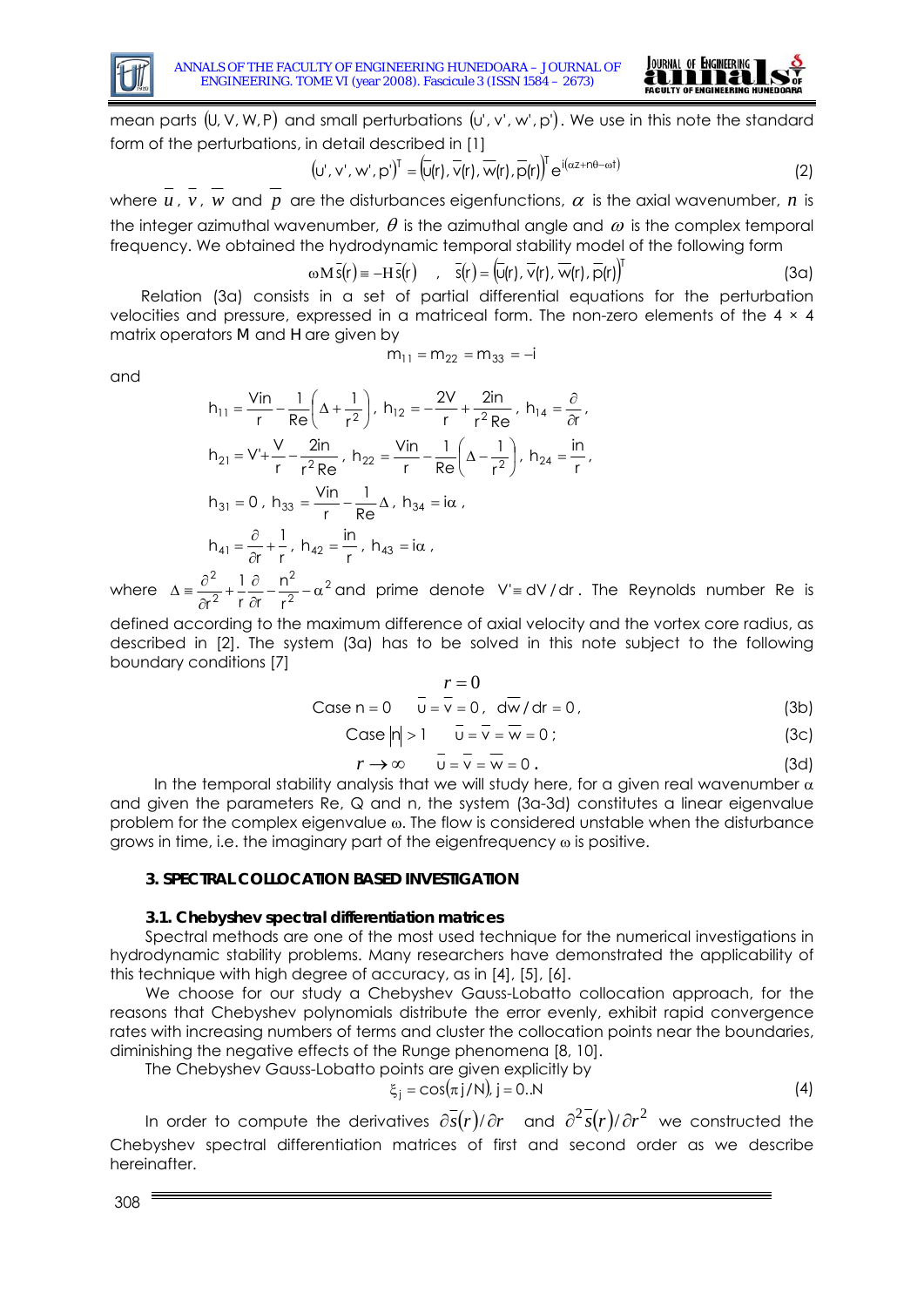



Let  $\xi_i$ ,  $j = 0..N$  be the interpolation points and  $\{u_0, u_1,... u_N\}$  be the components of

the eigenvector  $u$ . We approximate the eigenfunctions with truncated Lagrange series expansions of form

$$
\overline{U}(\xi) = \sum_{k=0}^N U_k \cdot L_k(\xi) \text{ , } \ \overline{V}(\xi) = \sum_{k=0}^N V_k \cdot L_k(\xi) \text{ , } \ \overline{W}(\xi) = \sum_{k=0}^N W_k \cdot L_k(\xi) \text{ , } \ \overline{p}(\xi) = \sum_{k=0}^N p_k \cdot L_k(\xi) \text{ .}
$$

Let as consider, for a simpler explanation, that  $N = 2$ . Then  $\xi \in \{1, 0, -1\}$  and the eigenvector *u* can be expressed is the Lagrange expansion of form

$$
\overline{U}(\xi) = 0.5 \cdot \xi (1 + \xi) U_0 + (1 + \xi)(1 - \xi) U_1 + 0.5 \cdot \xi (\xi - 1) U_2
$$
\n(5)

Differentiating (5) yields

$$
\overline{u}(\xi)' = (\xi + 0.5)u_0 - 2\xi u_1 + (\xi - 0.5)u_2
$$
 (6)

The spectral differentiation matrix  $D_2$  is the 3×3 matrix whose j<sup>th</sup> column is obtained by sampling the j<sup>th</sup> term of this expression at  $\xi = 1$ , 0, and -1, yielding

$$
D_2 = (1.5 - 2 \quad 0.5 \; ; \; 0.5 \quad 0 \quad -0.5 \; ; \; -0.5 \quad 2 \quad -1.5) \tag{7}
$$

For arbitrary N, the entries of Chebyshev spectral differentiation matrix  $D_N$  are

$$
d_{00} = \frac{2N^2 + 1}{6}, \quad d_{NN} = -\frac{2N^2 + 1}{6}, \quad d_{jj} = \frac{-\xi_j}{2(l - \xi_j^2)}, \quad j = l, \dots, N - 1,
$$

$$
d_{ij} = \frac{c_i}{c_j} \frac{(-1)^{i+j}}{(\xi_i - \xi_j)}, \quad i \neq j, \quad i, j = l, \dots, N - 1, \quad c_i = \begin{cases} 2 & \text{if } i = 0, N \\ 1 & \text{otherwise} \end{cases}.
$$

For N collocation points, the derivatives are expressed as

$$
\bar{u}(\xi) = D_N \cdot (u_0, u_1, \dots, u_N)^T, \quad \bar{u}(\xi) = D_N^2 \cdot (u_0, u_1, \dots, u_N)^T
$$
(8)

where *D*<sup>2</sup><sub>N</sub> denotes the squared Chebyshev spectral differentiation matrix of first order.

Because Chebyshev polynomials are defined on the interval  $\xi \in [-1 \ 1]$  and the physical range of our problem is  $r \in [0 \ r_{max}]$ , we made use of the Möbius transformation (Figure 1)

$$
r(\xi) = \alpha \frac{1 - \xi}{b + \xi}, \quad b = 1 + \frac{2\alpha}{r_{max}}
$$
 (9)





The differentiation matrices  $\Delta_N$  in the physical coordinate r are obtained by a multiplication of the corresponding matrices in the standard interval  $\begin{bmatrix} -1 & 1 \end{bmatrix}$  by the diagonal matrix S with the entries

$$
S_{jk} = (dr/d\xi|_{j})^{-1}\delta_{jk} \quad , \quad \Delta_N = S \cdot D_N \tag{10}
$$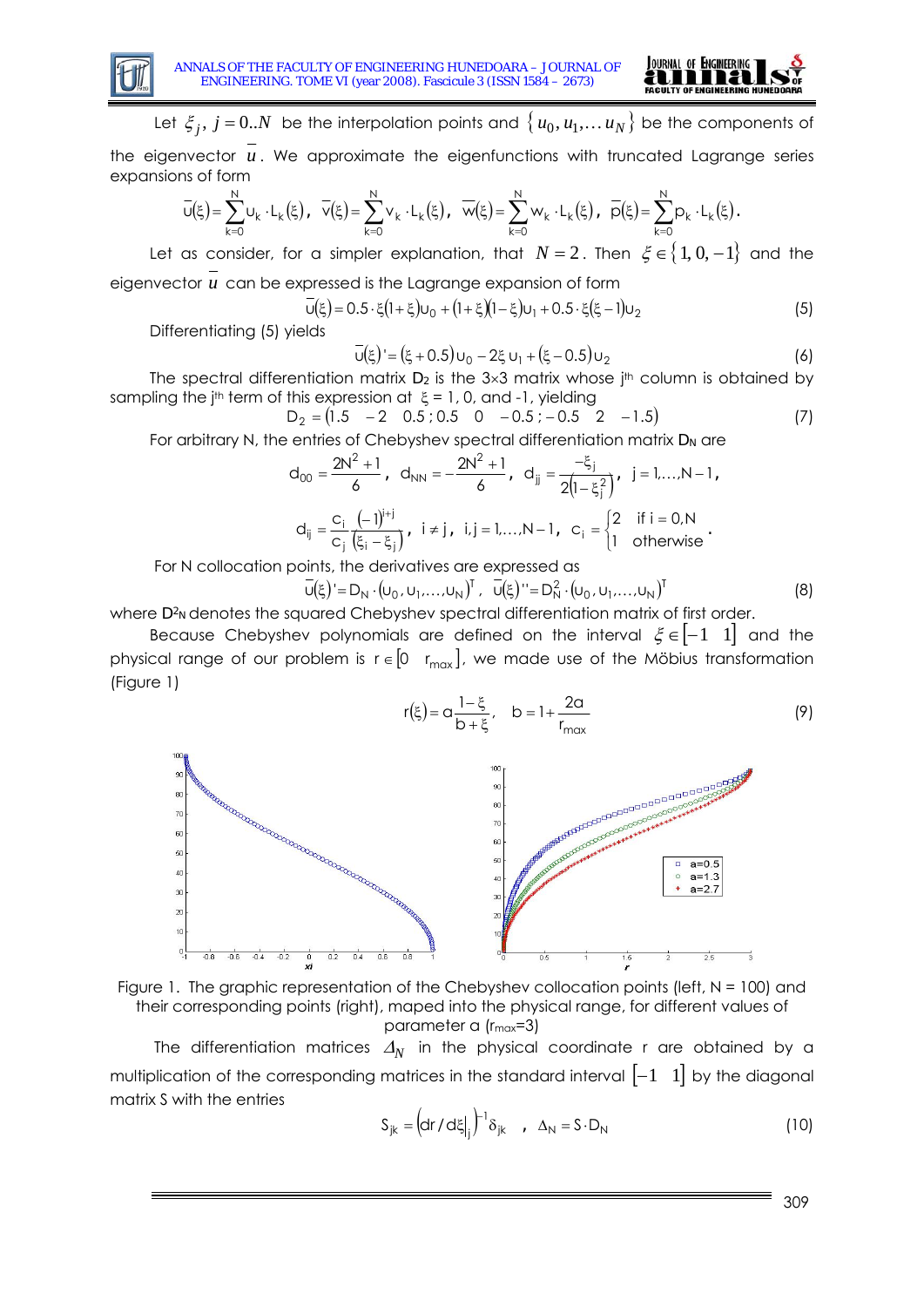

where  $\delta_{jk}$  is the Kronecker delta symbol and  $D_N$  is the spectral Chebyshev differentiation matrix in the standard interval.

Because large matrices are involved, we numerically solved (3a-3d) using the Arnoldi type algorithm [8], which provides entire eigenvalue and eigenvector spectrum.

For non-axisymmetrical modes (case  $|n| > 1$ ), our boundary value problem have been solved subject to Dirichlet boundary conditions. This was numerically implemented as part of spectral collocation method by discarding the no effect first and last columns of the Chebyshev differentiation matrices of first and second order and also ignoring the first and last rows.

For implementing the boundary conditions in the axi-symmetrical mode  $n = 0$ , first we retained the location of rows in matrix *M* and their corresponding columns which were replaced with zero. Then we operate the *H* matrix by replacing some lines with their corresponding lines of identity block matrix, for Dirichlet boundary conditions imposed to *u* ,  $\overline{v}$ ,  $\overline{p}$  (at 0 and r<sub>max</sub>) and  $\overline{w}$  (at r<sub>max</sub>), and also, a specific line has been replaced with its corresponding of the block Chebyshev differentiation matrix of first order, for Newman condition fulfilled by  $\overline{w}$  at limit 0.

## **3.2. Numerical results**

In case n = 2, for given parameters Re = 9000,  $\alpha$  = 3.5, Q = 1, N = 90, the fluid system is stable, as can be seen in Figure 2a.

For axy-simmetrical mode n = 0, having the same initial parameters, Re =  $9000$ ,  $\alpha$  = 3.5,  $Q = 1$ ,  $N = 90$ , the fluid system remains stable (Figure 2b).



Figure 2. a. Spectra obtained for the case n = 2, for given parameters Re = 9000,  $\alpha$  = 3.5, Q = 1, N = 90, the fluid system is stable; b. Spectra obtaned for the axysimmetrical mode n = 0, for given parameters Re = 9000,  $\alpha$  = 3.5, Q = 1, N = 90, the fluid system is stable

Figures 3 a, b show the eigenvectors for the choosen eigenfrequency  $\omega$  = 0.000000000000453 - 9.281409796891595i for the mode n = 2, and  $\omega$  = 0.000000000000453 -9.281409796891595i for the axysimmetrical mode  $n = 0$ .

Figures 4 a, b depict the perturbed azimuthal velocity for the considered modes.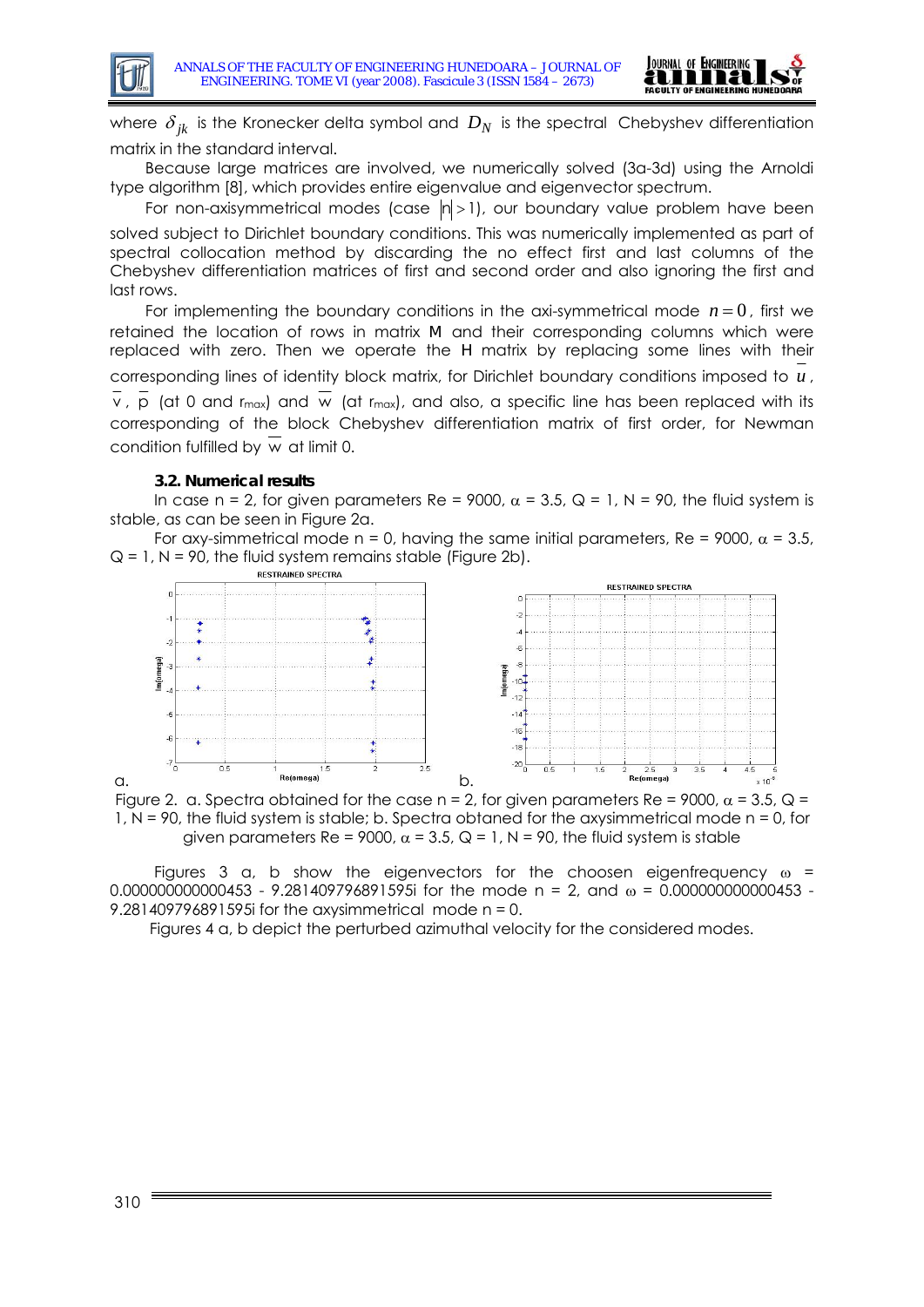

 $-0.08$  $-0.1\frac{1}{0}$  $\overline{20}$  $\overline{70}$ 80  $10$  $80$ 40 50 60 20 70 90 -30 -30 40 50 60 Figure 4. The perturbed azimuthal velocity for  $n = 2$  mode, respectively for  $n = 0$  mode

## **4. SUMMARY AND CONCLUSION**

We have made a numerical investigation upon the temporal stability of a trailing swirl flow, namely the Q vortex, subject to infinitesimal perturbations. We have implemented a temporal stability analysis method based on Chebyshev Gauss-Lobatto spectral collocation technique and we numerically obtained information on the state of the fluid system.

Considering the motion in a base plane, we captured the vortex in the next moment of its formation, and we obtained a simplified model, performing a temporal stability analysis at the base of the swirl structure.

#### **REFERENCES**

- [1.] Alekseenko S.V., Kuibin P.A., Okulov V.L., Theory of concentrated vortices, Springer-Verlag Berlin Heidelberg, 2007.
- [2.] G.K. Batchelor, Axial flow in trailing line vortices, J. Fluid Mech 20:645-658, 1964.
- [3.] Bistrian D.A., Maksay St., Approximate method for numerical investigation of temporal stability of swirling flows, Proceedings of International multidisciplinary symposium "Universitaria SIMPRO 2008", Petroşani, 2008.
- [4.] Canuto C., Hussaini M.Y., Quarteroni A., Zang T.A., Spectral methods-Evolution to complex geometries and applications to fluid dynamics, Springer Berlin Heidelberg New-York.
- [5.] Fornberg, B., A practical guide for pseudospectral methods, Cambridge University Press, Cambridge, 1996.
- [6.] Huerre P., Rossi M., Hydrodynamic instabilities in open flows. In Hydrodynamic and Nonlinear Instabilities (eds. C. Godreche, P. Manneville), Cambridge University Press, 1998.